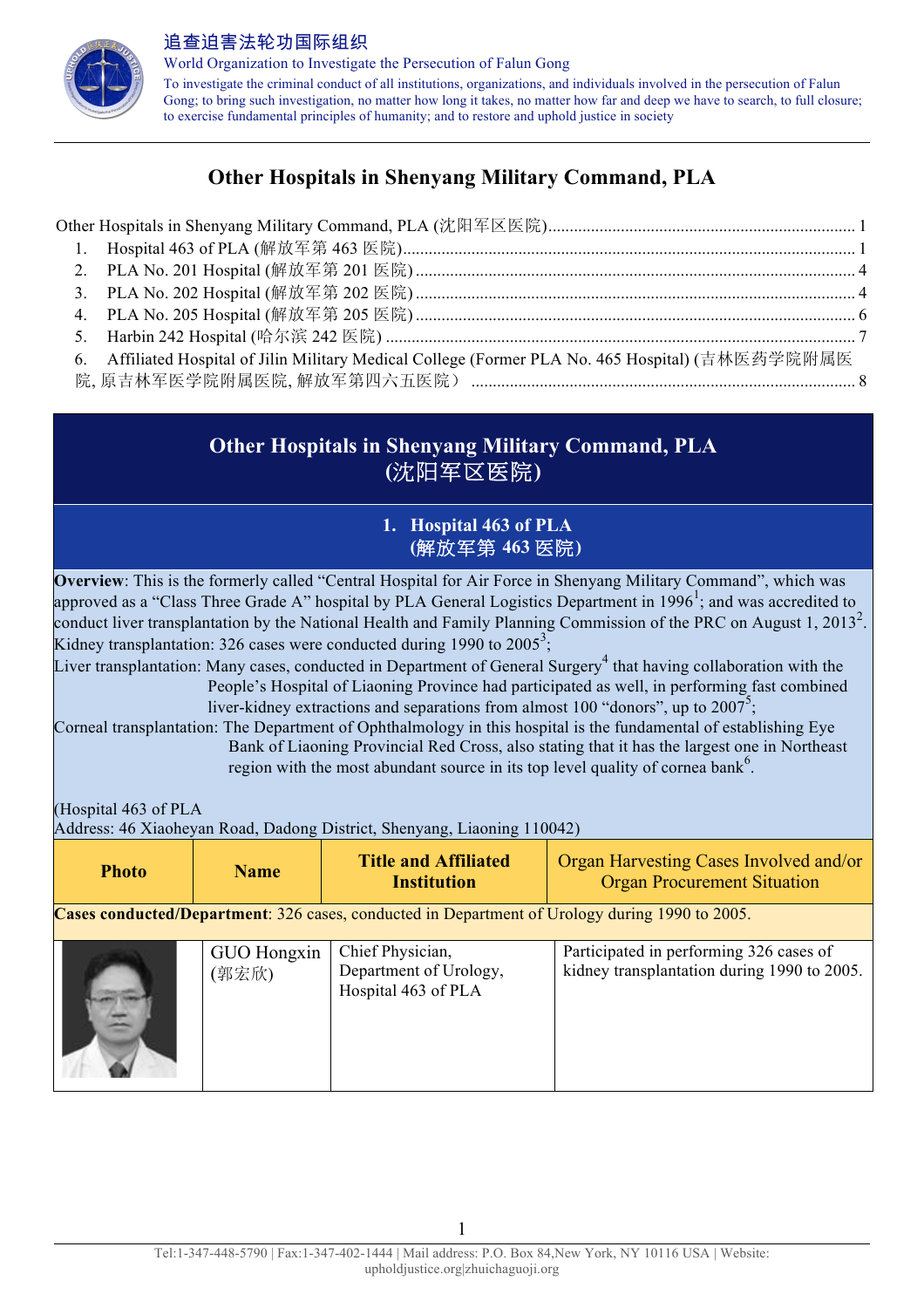

World Organization to Investigate the Persecution of Falun Gong

To investigate the criminal conduct of all institutions, organizations, and individuals involved in the persecution of Falun Gong; to bring such investigation, no matter how long it takes, no matter how far and deep we have to search, to full closure; to exercise fundamental principles of humanity; and to restore and uphold justice in society

|                                                                                                                                                      | <b>SHI</b> Qixing<br>(石歧兴)      | Deputy Chief Physician,<br>Department of Urology,<br>Hospital 463 of PLA                     | Participated in performing 218 cases of<br>kidney transplantation during January 1999<br>to May 2006.        |
|------------------------------------------------------------------------------------------------------------------------------------------------------|---------------------------------|----------------------------------------------------------------------------------------------|--------------------------------------------------------------------------------------------------------------|
|                                                                                                                                                      | <b>YUAN Qinmin</b><br>(袁勤民)     | Physician,<br>Department of Urology,<br>Hospital 463 of PLA                                  | Participated in performing 2 cases of<br>kidney transplantation during January 2000<br>to December 2008.     |
|                                                                                                                                                      | LIU Xingkai<br>(刘兴凯)            | Attending Physician,<br>Department of Urology,<br>Hospital 463 of PLA                        | Participated in performing 2 cases of<br>kidney transplantation during January 2000<br>to December 2008.     |
|                                                                                                                                                      | YANG Jingjin<br>(杨敬进)           | Deputy Chief Physician,<br>Deputy Director,<br>Department of Urology,<br>Hospital 463 of PLA | Participated in performing 2 cases of<br>kidney transplantation during January 2000<br>to December 2008.     |
|                                                                                                                                                      | XU Yanguo<br>(徐延国)              | Department of Urology,<br>Hospital 463 of PLA                                                | Participated in performing 16 cases of<br>kidney transplantation during January 2002<br>to May 2006.         |
|                                                                                                                                                      | LI Ying<br>(李莹)                 | Department of Urology,<br>Hospital 463 of PLA                                                | Participated in performing 12 cases of<br>kidney transplantation during January 1999<br>to December 2004.    |
|                                                                                                                                                      | WU Xiaoqian<br>(吴晓倩)            | Department of General<br>Surgery,<br>Hospital 463 of PLA                                     | Participated in performing 87 cases of<br>kidney transplantation up to October 2005.                         |
|                                                                                                                                                      |                                 | <b>Cases conducted/Department: Department of General Surgery</b>                             |                                                                                                              |
|                                                                                                                                                      | <b>WANG</b><br>Honglin<br>(王洪林) | Deputy Chief Physician,<br>Department of General<br>Surgery,<br>Hospital 463 of PLA          | Participated in performing many cases of<br>liver transplantation.                                           |
|                                                                                                                                                      | <b>ZHAO</b><br>Dongxun<br>(赵东旭) | Department of General<br>Surgery,<br>Hospital 463 of PLA                                     | Participated in performing fast combined<br>liver-kidney extractions from almost 100<br>"donors" up to 2007. |
| Cases conducted/Department: Eye Bank, having the largest, the most abundant source of cornea bank in Northeast<br>region with the top level quality. |                                 |                                                                                              |                                                                                                              |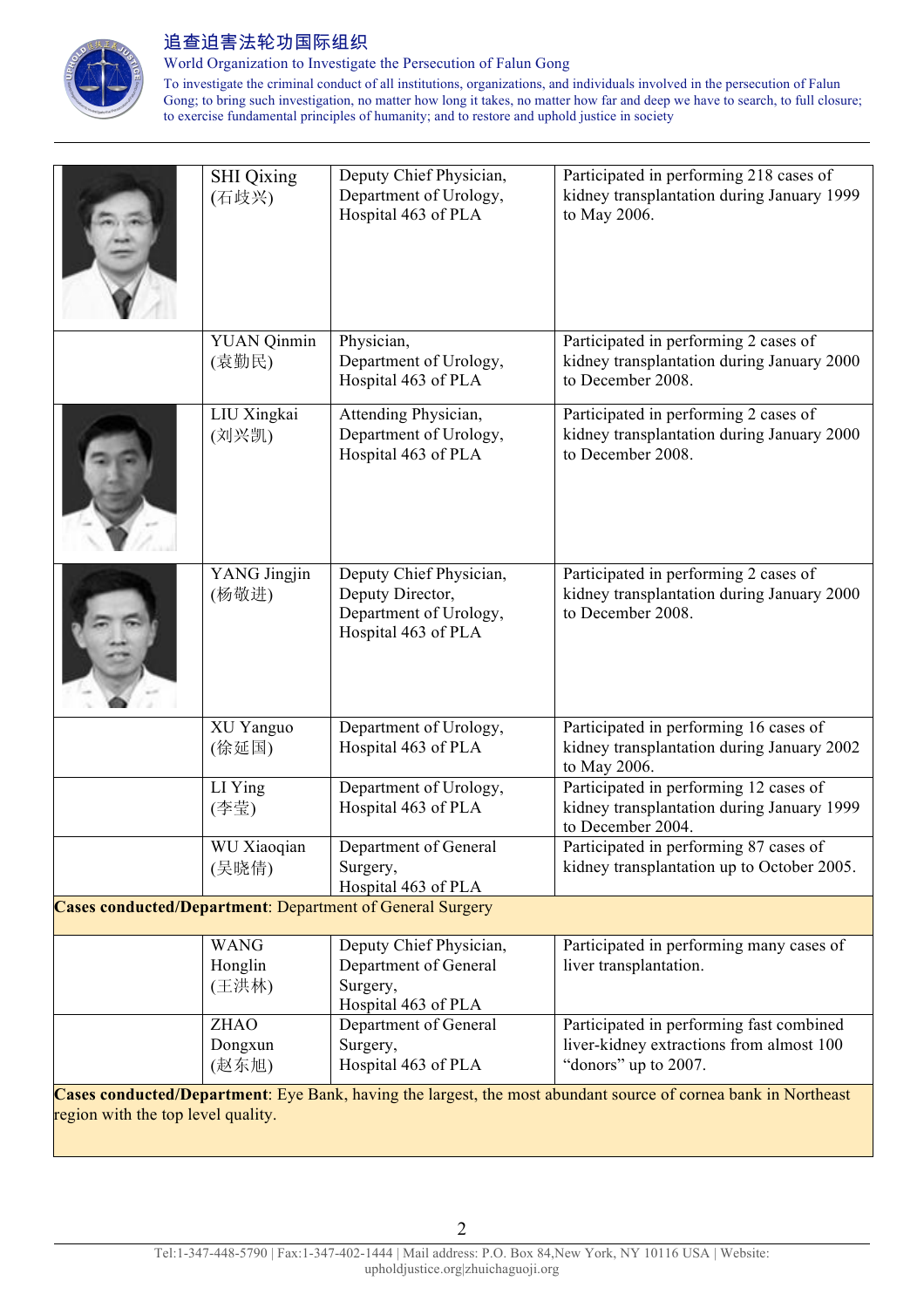

World Organization to Investigate the Persecution of Falun Gong

To investigate the criminal conduct of all institutions, organizations, and individuals involved in the persecution of Falun Gong; to bring such investigation, no matter how long it takes, no matter how far and deep we have to search, to full closure; to exercise fundamental principles of humanity; and to restore and uphold justice in society

| FAN Zhongyi<br>(范忠义)        | Chief Physician,<br>Department of<br>Ophthalmology,<br>Hospital 463 of PLA     | Participated in performing 32 cases (32<br>eyes) of penetrating corneal transplantation<br>during 2003 to 2007; in performing 16<br>cases of deep lamellar endothelial<br>keratoplasty during 2005 to June 2008. |
|-----------------------------|--------------------------------------------------------------------------------|------------------------------------------------------------------------------------------------------------------------------------------------------------------------------------------------------------------|
| LI Ang<br>(李昂)              | Attending Physician,<br>Department of<br>Ophthalmology,<br>Hospital 463 of PLA | Participated in performing 32 cases (32<br>eyes) of penetrating corneal transplantation<br>during 2003 to 2007; in performing 16<br>cases of deep lamellar endothelial<br>keratoplasty during 2005 to June 2008. |
| <b>WEI Xiaowen</b><br>(魏晓雯) | Department of<br>Ophthalmology,<br>Hospital 463 of PLA                         | Participated in performing 32 cases (32<br>eyes) of penetrating corneal transplantation<br>during 2003 to 2007.                                                                                                  |
| ZHANG Shuqi<br>(张淑琦)        | Department of<br>Ophthalmology,<br>Hospital 463 of PLA                         | Participated in performing 32 cases (32<br>eyes) of penetrating corneal transplantation<br>during 2003 to 2007.                                                                                                  |
| SU Dongfeng<br>(苏东风)        | Department of<br>Ophthalmology,<br>Hospital 463 of PLA                         | Participated in performing 32 cases (32<br>eyes) of penetrating corneal transplantation<br>during 2003 to 2007.                                                                                                  |
| LAN Ping<br>(蓝平)            | Department of<br>Ophthalmology,<br>Hospital 463 of PLA                         | Participated in performing 32 cases (32)<br>eyes) of penetrating corneal transplantation<br>during 2003 to 2007.                                                                                                 |

**Back to Contents**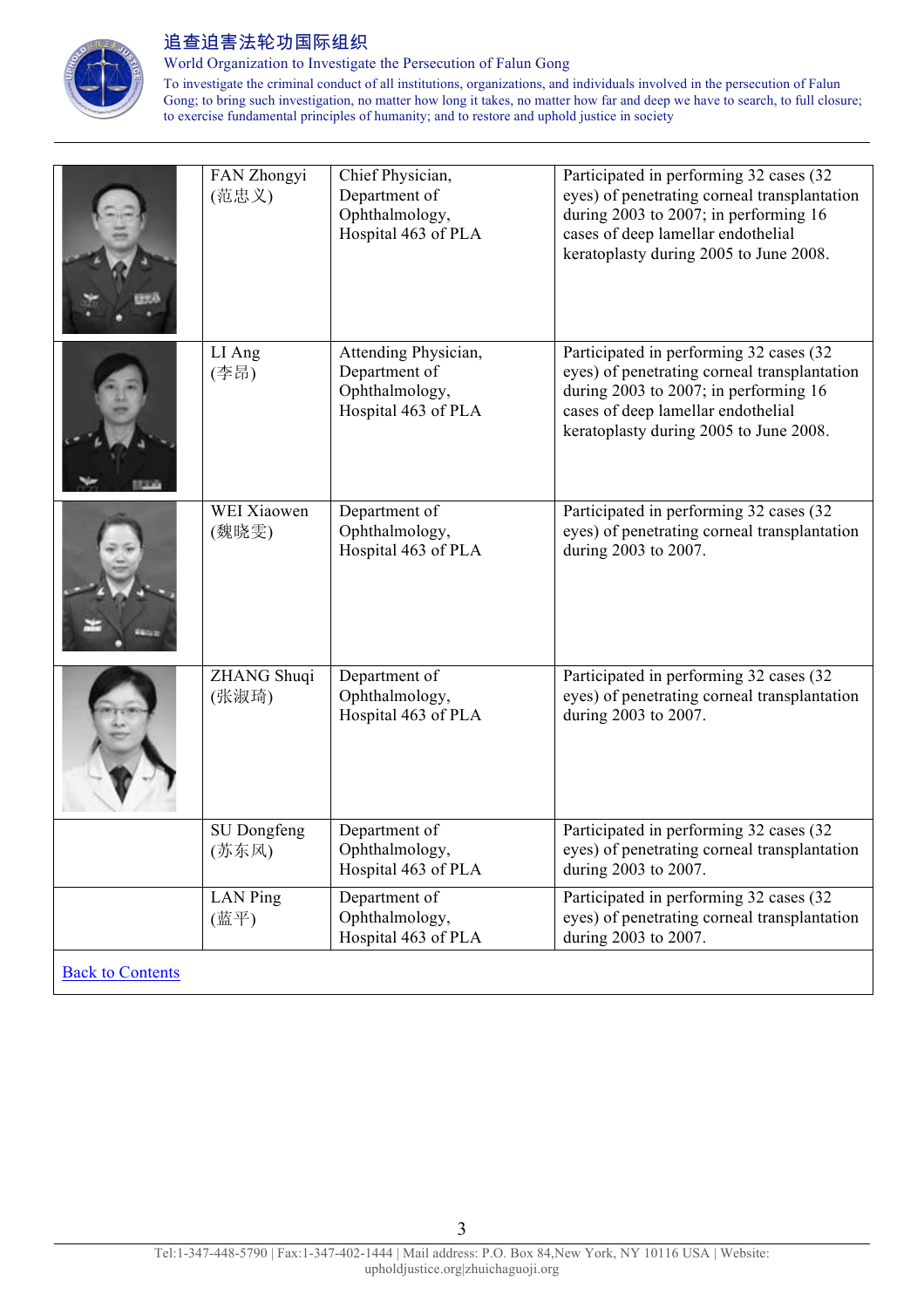

World Organization to Investigate the Persecution of Falun Gong

To investigate the criminal conduct of all institutions, organizations, and individuals involved in the persecution of Falun Gong; to bring such investigation, no matter how long it takes, no matter how far and deep we have to search, to full closure; to exercise fundamental principles of humanity; and to restore and uphold justice in society

## **2. PLA No. 201 Hospital (**解放军第 **201** 医院**)**

**Overview**: This is a "Class Three Grade A" general hospital that got this accreditation in the most early stage from the Ministry of Health of the PRC<sup>7</sup>, but was not accredited to conduct organ transplantation due to not passing the qualification review by the Ministry of Health of the PRC in 2007.

Kidney transplantation: 45 cases, conducted during 1990 to  $2006^8$ ; as reported, 254 cases were conducted by an attending physician, Changchun Zhen (director of Department of Urology) who was in charge of performing kidney transplantation (and provided training to physicians of transplant surgery) and the hospital had got more than 5,000,000.00 RMB profit from this core department (for  $transplantation service)<sup>9</sup>$ .

(PLA No. 201 Hospital

Address: 148 Weiguo Road, Baita District, Liaoyang, Liaoning 111000)

| <b>Photo</b> | <b>Name</b>                       | <b>Title and Affiliated</b><br><b>Institution</b>                                             | Organ Harvesting Cases Involved and/or<br><b>Organ Procurement Situation</b>                       |
|--------------|-----------------------------------|-----------------------------------------------------------------------------------------------|----------------------------------------------------------------------------------------------------|
|              |                                   | Cases conducted/Department: 45 cases in total, in Department of Urology, during 1990 to 2006. |                                                                                                    |
|              | <b>ZHEN</b><br>Changchun<br>(甄长春) | Department of Urology,<br>PLA No. 201 Hospital                                                | Participated in performing 26 cases of<br>kidney transplantation during March 1997<br>to May 2006. |
|              | ZHANG Wujie<br>(张武杰)              | Department of Urology,<br>PLA No. 201 Hospital                                                | Participated in performing 45 cases of<br>kidney transplantation during 1990 to 2006.              |
|              | <b>JIANG</b> Liangbo<br>(姜良波)     | Department of Urology,<br>PLA No. 201 Hospital                                                | Participated in performing 26 cases of<br>kidney transplantation during March 1997<br>to May 2006. |
|              | HE Ren<br>(何韧)                    | Department of Urology,<br>PLA No. 201 Hospital                                                | Participated in performing 26 cases of<br>kidney transplantation during March 1997<br>to May 2006. |

### Back to Contents

### **3. PLA No. 202 Hospital (**解放军第 **202** 医院**)**

**Overview**: This is a "Class Three Grade A" general hospital<sup>10</sup>, which was not accredited to conduct organ transplantation due to not passing the qualification review by the Ministry of Health of the PRC in 2007. Liver and kidney transplantation is being conducted in this hospital $1<sup>11</sup>$ .

Kidney transplantation: Many difficult urinary surgical procedures, such as kidney transplantation, were conducted in the Department of Urology during 1980s to 1990s. Accumulating rich clinical experience since then, the Department has a profound impact especially on autologous and allogeneic testis transplantation in the medical scope of PLA, with more than  $1,000$  cases conducted<sup>12</sup>.

(PLA No. 202 Hospital

| Address: 5 Guangrong Street, Heping district, Shenyang, Liaoning 110003) |             |                                                   |                                                                                     |
|--------------------------------------------------------------------------|-------------|---------------------------------------------------|-------------------------------------------------------------------------------------|
| <b>Photo</b>                                                             | <b>Name</b> | <b>Title and Affiliated</b><br><b>Institution</b> | <b>Organ Harvesting Cases Involved and/or</b><br><b>Organ Procurement Situation</b> |

4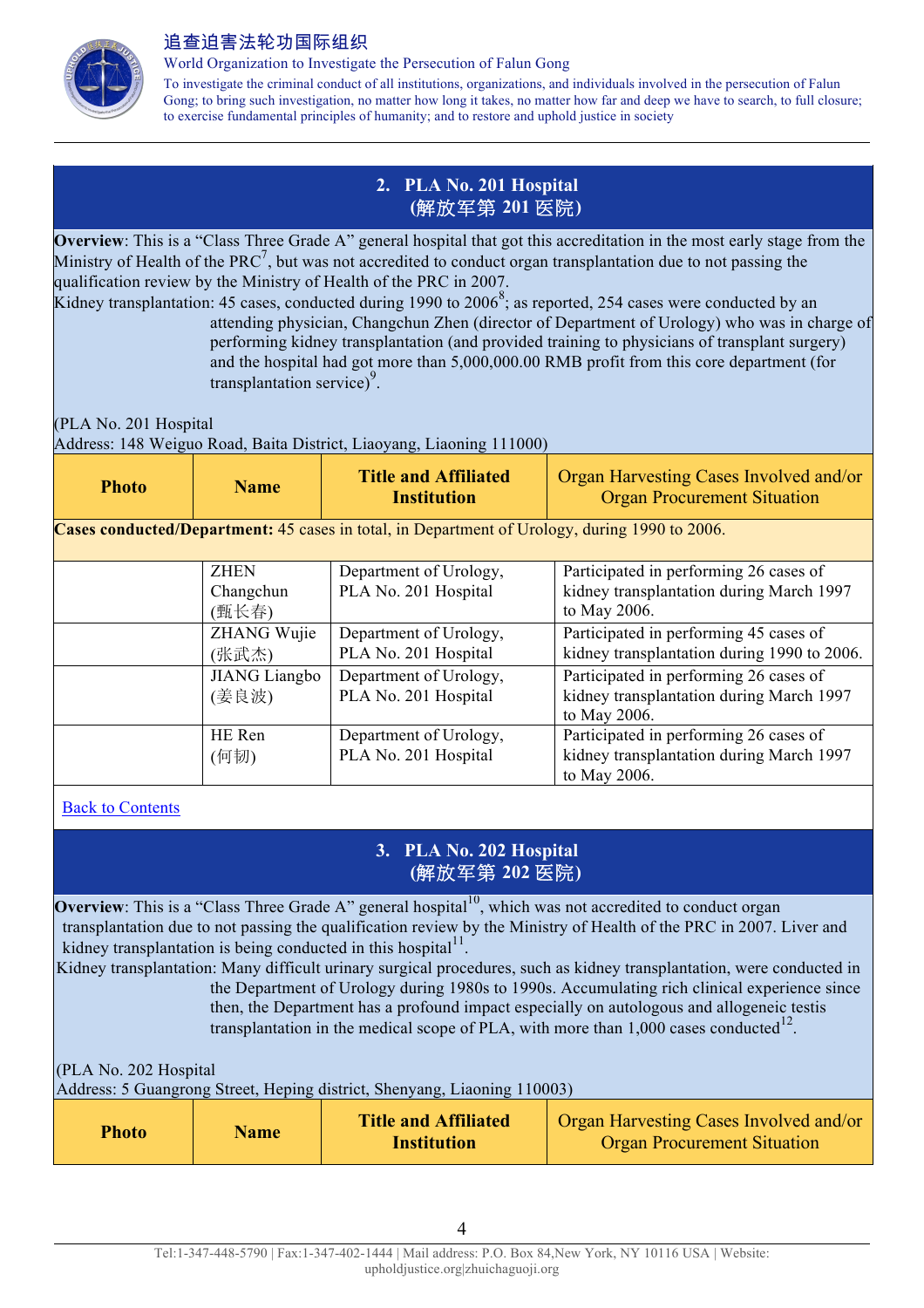

World Organization to Investigate the Persecution of Falun Gong

To investigate the criminal conduct of all institutions, organizations, and individuals involved in the persecution of Falun Gong; to bring such investigation, no matter how long it takes, no matter how far and deep we have to search, to full closure; to exercise fundamental principles of humanity; and to restore and uphold justice in society

**Cases conducted/Department:** Kidney transplantation, conducted in Department of Urology with accumulated rich clinical experience as stated, especially over 1,000 cases of autologous and allogeneic testis transplantation have been performed after the Department started the conduction.

|                                                                | <b>SUN Gang</b><br>(孙刚)          | Deputy Chief Physician,<br>Department of Pediatric<br>Urology,<br>PLA No. 202 Hospital                                                                          | Participated in performing kidney<br>transplantation (the number of cases, to be<br>investigated). |
|----------------------------------------------------------------|----------------------------------|-----------------------------------------------------------------------------------------------------------------------------------------------------------------|----------------------------------------------------------------------------------------------------|
|                                                                | <b>WANG</b> Dequan<br>(王德权)      | Chief Physician,<br>Department of Urology,<br>PLA No. 202 Hospital                                                                                              | Participated in performing kidney<br>transplantation (the number of cases, to be<br>investigated). |
|                                                                |                                  | Cases conducted/Department: Department of Hepatobiliary Surgery                                                                                                 |                                                                                                    |
|                                                                | CAI Xiangjun<br>(蔡相军)            | Chief Physician,<br>Department of Hepatobiliary<br>Surgery;<br>Director,<br>Department of General<br>Surgery, Hepatobiliary<br>Surgery,<br>PLA No. 202 Hospital | Participated in performing liver<br>transplantation (the number of cases, to be<br>investigated).  |
|                                                                | <b>WANG Kefu</b><br>(王克夫)        | Deputy Chief Physician,<br>Department of Hepatobiliary<br>Surgery,<br>PLA No. 202 Hospital                                                                      | Participated in performing liver<br>transplantation (the number of cases, to be<br>investigated).  |
|                                                                | <b>XIONG</b><br>Renging<br>(熊仁青) | Deputy Chief Physician,<br>Department of Hepatobiliary<br>Surgery,<br>PLA No. 202 Hospital                                                                      | Participated in performing liver<br>transplantation (the number of cases, to be<br>investigated).  |
| <b>Cases conducted/Department:</b> Department of Ophthalmology |                                  |                                                                                                                                                                 |                                                                                                    |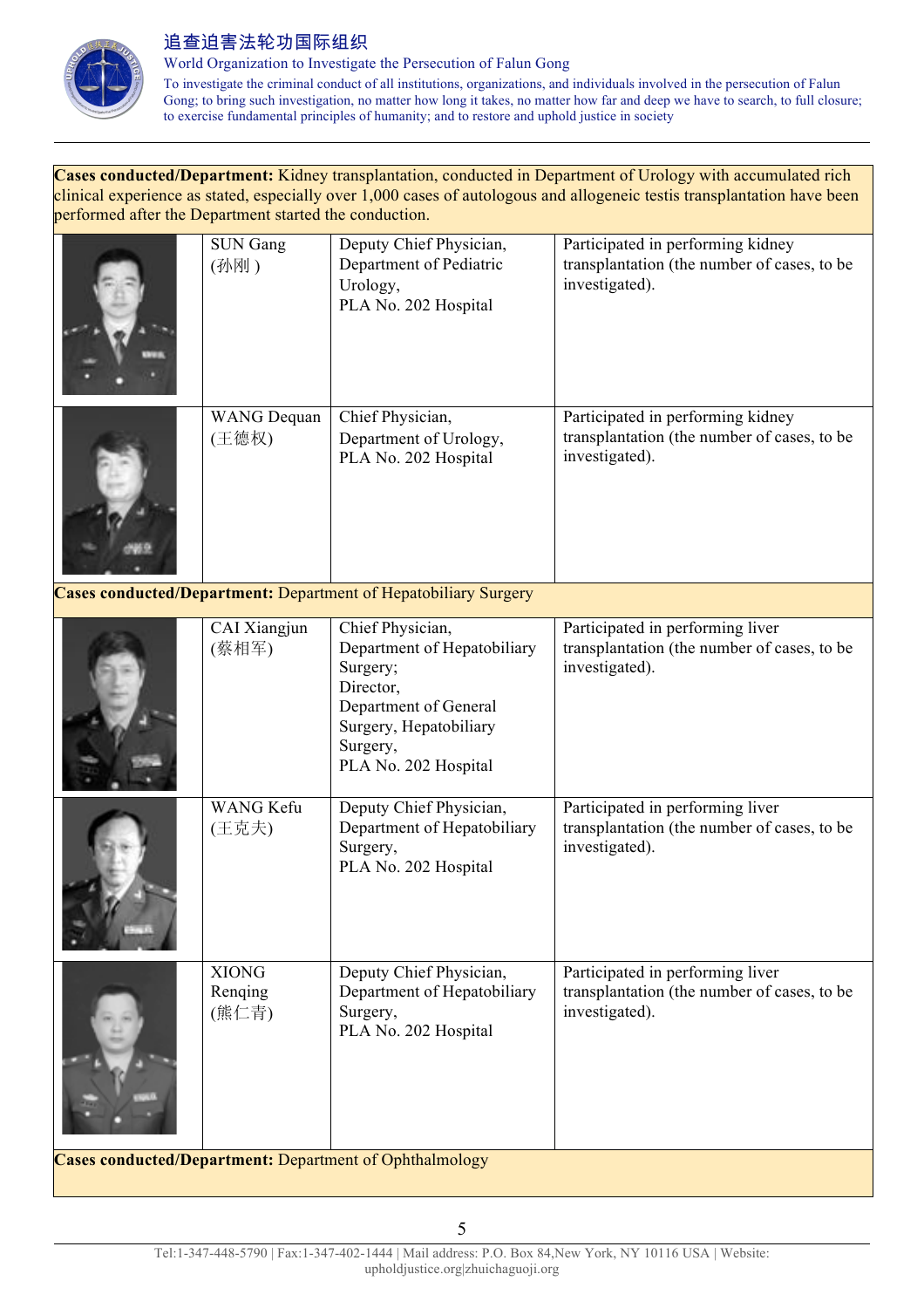

World Organization to Investigate the Persecution of Falun Gong

To investigate the criminal conduct of all institutions, organizations, and individuals involved in the persecution of Falun Gong; to bring such investigation, no matter how long it takes, no matter how far and deep we have to search, to full closure; to exercise fundamental principles of humanity; and to restore and uphold justice in society

|                         | LIU Xin<br>(刘昕)                                                                                                                                                                                                                                                                                                                                                                                                                                                                                                                           | Deputy Chief Physician,<br>Former Director,<br>Department of<br>Ophthalmology,<br>PLA No. 202 Hospital | Participated in performing corneas<br>transplantation (the number of cases, to be<br>investigated).          |  |
|-------------------------|-------------------------------------------------------------------------------------------------------------------------------------------------------------------------------------------------------------------------------------------------------------------------------------------------------------------------------------------------------------------------------------------------------------------------------------------------------------------------------------------------------------------------------------------|--------------------------------------------------------------------------------------------------------|--------------------------------------------------------------------------------------------------------------|--|
| <b>Back to Contents</b> |                                                                                                                                                                                                                                                                                                                                                                                                                                                                                                                                           |                                                                                                        |                                                                                                              |  |
|                         |                                                                                                                                                                                                                                                                                                                                                                                                                                                                                                                                           | 4. PLA No. 205 Hospital<br>(解放军第 205 医院)                                                               |                                                                                                              |  |
|                         | Overview: This is one among those "Class Three Grade A" hospitals that were approved in the most early stage by<br>PLA General Logistics Department (in 1994) <sup>13</sup> ; but was not accredited to conduct organ transplantation<br>due to not passing the qualification review by the Ministry of Health of the PRC in 2007.<br>Kidney transplantation: 632 cases were conducted during July 1991 to December $2006^{14}$ .<br>(PLA No. 205 Hospital<br>Address: 9, Section 2, Chongqing Road, Guta Area, Jinzhou, Liaoning 121001) |                                                                                                        |                                                                                                              |  |
| <b>Photo</b>            | <b>Name</b>                                                                                                                                                                                                                                                                                                                                                                                                                                                                                                                               | <b>Title and Affiliated</b><br><b>Institution</b>                                                      | Organ Harvesting Cases Involved and/or<br><b>Organ Procurement Situation</b>                                 |  |
|                         |                                                                                                                                                                                                                                                                                                                                                                                                                                                                                                                                           |                                                                                                        | Cases conducted/Department: 632 cases in total, in Department of Urology, during July 1991 to December 2006. |  |
|                         | <b>JIN Xiangyang</b><br>(金向阳)                                                                                                                                                                                                                                                                                                                                                                                                                                                                                                             | Department of Urology,<br>PLA No. 205 Hospital                                                         | Participated in performing 106 cases of<br>kidney transplantation during July 1991 to<br>April 2005.         |  |
|                         | <b>CHEN</b><br>Rongshan<br>(陈荣山)                                                                                                                                                                                                                                                                                                                                                                                                                                                                                                          | Department of Urology,<br>PLA No. 205 Hospital                                                         | Participated in performing 112 cases of<br>kidney transplantation during 1999 to June<br>2001.               |  |
|                         | <b>ZONG Bin</b><br>(纵斌)                                                                                                                                                                                                                                                                                                                                                                                                                                                                                                                   | Department of Urology,<br>PLA No. 205 Hospital                                                         | Participated in performing 112 cases of<br>kidney transplantation during 1999 to June<br>2001.               |  |
|                         | MIAO Huanyu<br>(苗环宇)                                                                                                                                                                                                                                                                                                                                                                                                                                                                                                                      | Department of Urology,<br>PLA No. 205 Hospital                                                         | Participated in performing 112 cases of<br>kidney transplantation during 1999 to June<br>2001.               |  |
|                         | WANG Jia<br>(王佳)                                                                                                                                                                                                                                                                                                                                                                                                                                                                                                                          | Department of Urology,<br>PLA No. 205 Hospital                                                         | Participated in performing 13 cases of<br>kidney transplantation during July 1991 to                         |  |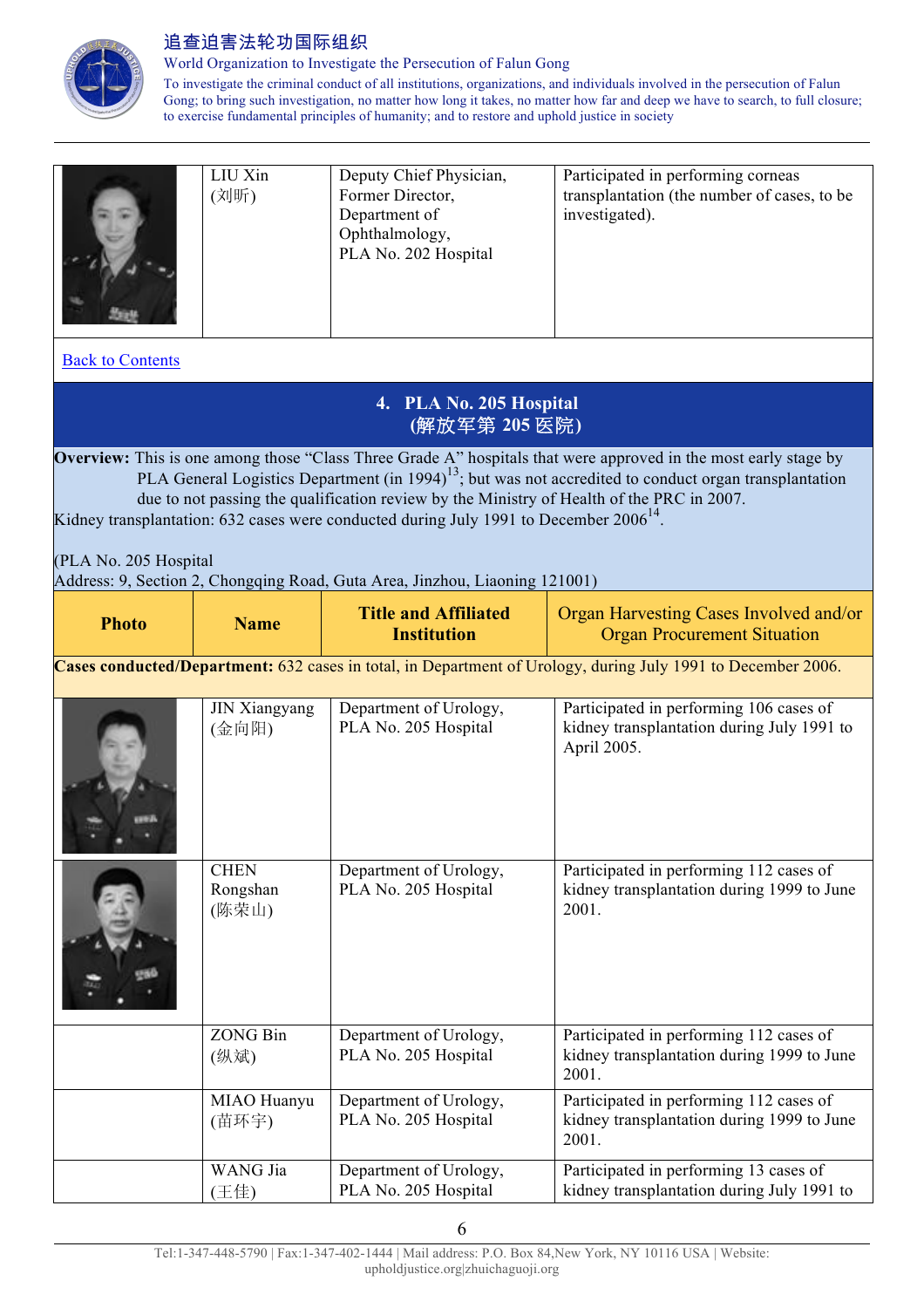

World Organization to Investigate the Persecution of Falun Gong

To investigate the criminal conduct of all institutions, organizations, and individuals involved in the persecution of Falun Gong; to bring such investigation, no matter how long it takes, no matter how far and deep we have to search, to full closure; to exercise fundamental principles of humanity; and to restore and uphold justice in society

|                           |                                                | December 2006.                                                                                         |
|---------------------------|------------------------------------------------|--------------------------------------------------------------------------------------------------------|
| <b>ZHANG Yang</b><br>(张洋) | Department of Urology,<br>PLA No. 205 Hospital | Participated in performing 106 cases of<br>kidney transplantation during 1999 to June<br>2001.         |
| JI Xiaoping<br>(纪小平)      | Department of Urology,<br>PLA No. 205 Hospital | Participated in performing 13 cases of<br>kidney transplantation during July 1991 to<br>December 2006. |
| PANG Xiaobo<br>(庞晓波)      | Department of Urology,<br>PLA No. 205 Hospital | Participated in performing 112 cases of<br>kidney transplantation during 1999 to June<br>2001.         |
| <b>CHEN</b> Bing<br>(陈兵)  | Department of Urology,<br>PLA No. 205 Hospital | Participated in performing 106 cases of<br>kidney transplantation during July 1991 to<br>April 2005.   |

#### Back to Contents

### **5. Harbin 242 Hospital (**哈尔滨 **242** 医院**)**

**Overview:** This is a "Class Three Grade A" general hospital<sup>15</sup>, which was not accredited to conduct organ transplantation due to not passing the qualification review by the Ministry of Health of the PRC in 2007. Kidney transplantation: 68 cases were conducted during 1998 to the end of  $2005^{16}$ .

(Harbin 242 Hospital

Address: 3 Weijian Street, Pingfang District, Harbin, Heilongjiang 150066)

| <b>Photo</b>                                                                                    | <b>Name</b>           | <b>Title and Affiliated</b><br><b>Institution</b>                              | <b>Organ Harvesting Cases Involved</b><br>and/or Organ Procurement Situation                                                                |
|-------------------------------------------------------------------------------------------------|-----------------------|--------------------------------------------------------------------------------|---------------------------------------------------------------------------------------------------------------------------------------------|
| Cases conducted/Department: 68 cases, in Department of Urology, during 1998 to the end of 2005. |                       |                                                                                |                                                                                                                                             |
|                                                                                                 | LI Xiaozhong<br>(李孝忠) | Chief Physician,<br>Director,<br>Department of Urology,<br>Harbin 242 Hospital | Participated in performing 66 cases of<br>kidney transplantation; in performing one<br>case of combined kidney-pancreas<br>transplantation. |
|                                                                                                 | SU Weiling<br>(苏伟玲)   | Department of Urology,<br>Harbin 242 Hospital                                  | Participated in performing 68 cases of<br>kidney transplantation during 1998 to the<br>end of 2005.                                         |
|                                                                                                 | PANG Zhuo<br>(庞卓)     | Department of Urology,<br>Harbin 242 Hospital                                  | Participated in performing 68 cases of<br>kidney transplantation during 1998 to the<br>end of 2005.                                         |
| <b>Back to Contents</b>                                                                         |                       |                                                                                |                                                                                                                                             |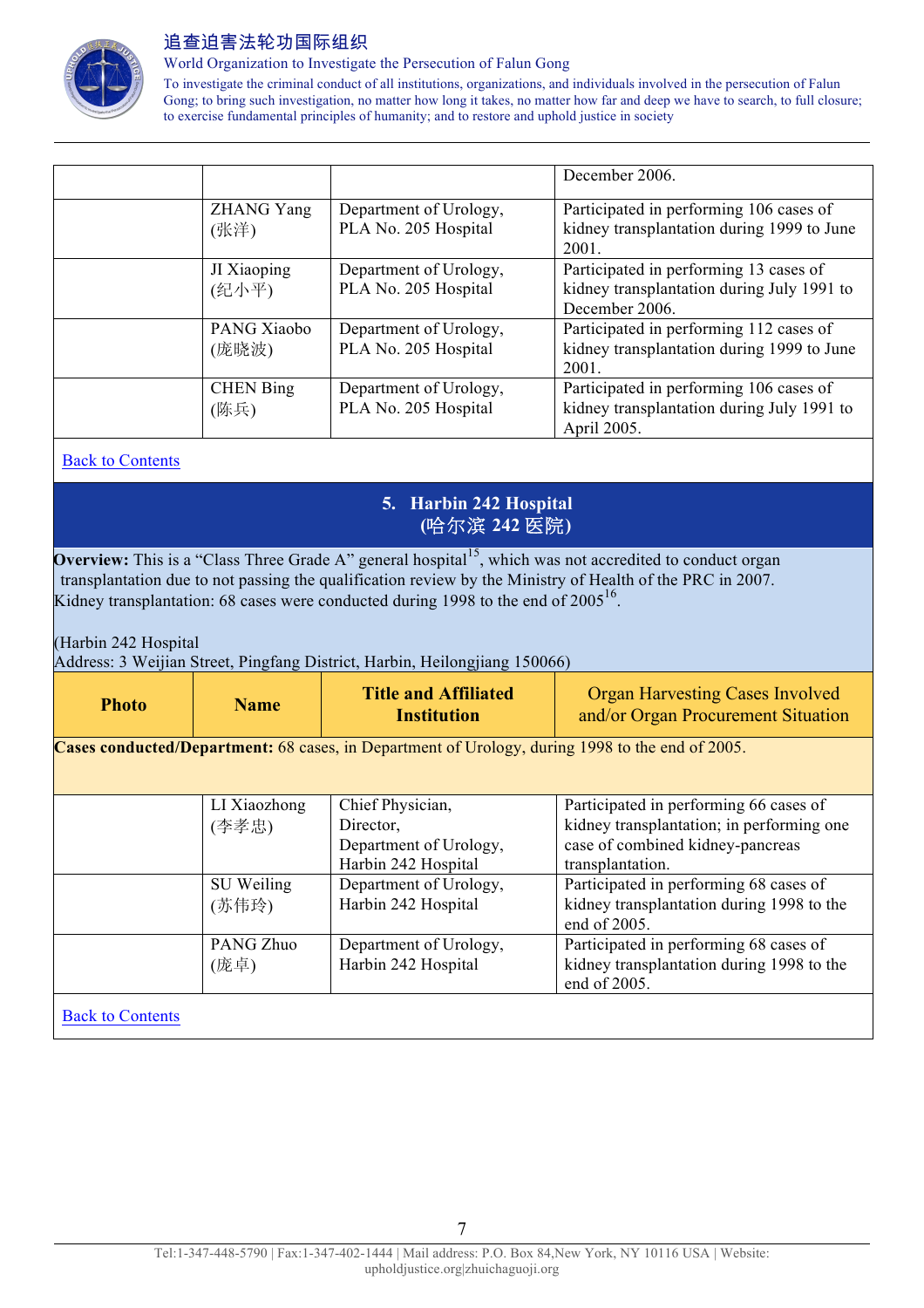

World Organization to Investigate the Persecution of Falun Gong

To investigate the criminal conduct of all institutions, organizations, and individuals involved in the persecution of Falun Gong; to bring such investigation, no matter how long it takes, no matter how far and deep we have to search, to full closure; to exercise fundamental principles of humanity; and to restore and uphold justice in society

### **6. Affiliated Hospital of Jilin Military Medical College (Former PLA No. 465 Hospital) (**吉林医药学院附属医院**,** 原吉林军医学院附属医院**,** 解放军第四六五医院)

**Overview:** Affiliated Hospital of Jilin Military Medical College formerly was PLA No. 465 Hospital (also called "Jilin Medical College Fourth Military Medical University")<sup>17</sup>. It was approved to be a "Class Three Grade A" hospital by the Ministry of Health of the PRC in 1996<sup>18</sup>; but was not accredited to conduct organ transplantation due to not passing the qualification review by the Ministry of Health of the PRC in 2007.

Kidney transplantation: 291 cases of cadaveric kidney transplantation were conducted during May 1987 to September 2001<sup>19</sup>; 120 cases of kidney transplantation for patients (age  $> 50$  yrs) conducted during 1992

to  $2003^{20}$ ;

Combined transplantation: One case of combined heart-lung transplantation was conducted by this hospital having collaboration with  $106^{th}$  Hospital of PLA on January 15, 2001<sup>21</sup>;

Corneal transplantation: The first hospital in Jilin district that perform the transplantation<sup>22</sup>

**(**Affiliated Hospital of Jilin Military Medical College (Former PLA No. 465 Hospital) Address: 81 Huashan Road, Fengman District, Jilin, Jilin 132013**)**

| <b>Photo</b> | <b>Name</b>                      | <b>Title and Affiliated</b><br><b>Institution</b>                                                                              | <b>Organ Harvesting Cases Involved</b><br>and/or Organ Procurement Situation                                  |
|--------------|----------------------------------|--------------------------------------------------------------------------------------------------------------------------------|---------------------------------------------------------------------------------------------------------------|
|              |                                  | cases of kidney transplantation for patients (age $>$ 50 yrs) conducted during 1992 to 2003.                                   | Cases conducted/Department: 291 cases, in Department of Urology, during May 1987 to September 2001, while 120 |
|              | <b>WANG</b><br>Bingfeng<br>(王冰峰) | Deputy Chief Physician,<br>Associate Professor;<br>Vice President,<br>Affiliated Hospital of Jilin<br>Military Medical College | Specialized in kidney transplantation.                                                                        |
|              | <b>ZHANG Jing</b><br>(张静)        | Department of Urology,<br>Affiliated Hospital of Jilin<br>Military Medical College                                             | Participated in performing 120 cases of<br>kidney transplantation during 1992 to 2003.                        |
|              | <b>WANG</b><br>Fenghua<br>(王凤华)  | Department of Urology,<br>Affiliated Hospital of Jilin<br>Military Medical College                                             | Participated in performing 120 cases of<br>kidney transplantation during 1992 to 2003.                        |
|              | WANG Junhui<br>(王军辉)             | Department of Urology,<br>Affiliated Hospital of Jilin<br>Military Medical College                                             | Participated in performing 120 cases of<br>kidney transplantation during 1992 to 2003.                        |
|              | <b>DENG Hong</b><br>(邓宏)         | Department of Urology,<br>Affiliated Hospital of Jilin<br>Military Medical College                                             | Participated in performing 18 cases of<br>kidney transplantation up to January 2003.                          |
|              | CUI Xiaohui<br>(崔晓会)             | Department of Urology,<br>Affiliated Hospital of Jilin<br>Military Medical College                                             | Participated in performing 18 cases of<br>kidney transplantation up to January 2003.                          |
|              | <b>TANG</b><br>Huayong<br>(唐化勇)  | Department of Urology,<br>Affiliated Hospital of Jilin<br>Military Medical College                                             | Participated in performing 18 cases of<br>kidney transplantation up to January 2003                           |
|              | <b>TANG Ruixian</b><br>(唐锐先)     | Department of Urology,<br>Affiliated Hospital of Jilin<br>Military Medical College                                             | Participated in performing 18 cases of<br>kidney transplantation up to January 2003                           |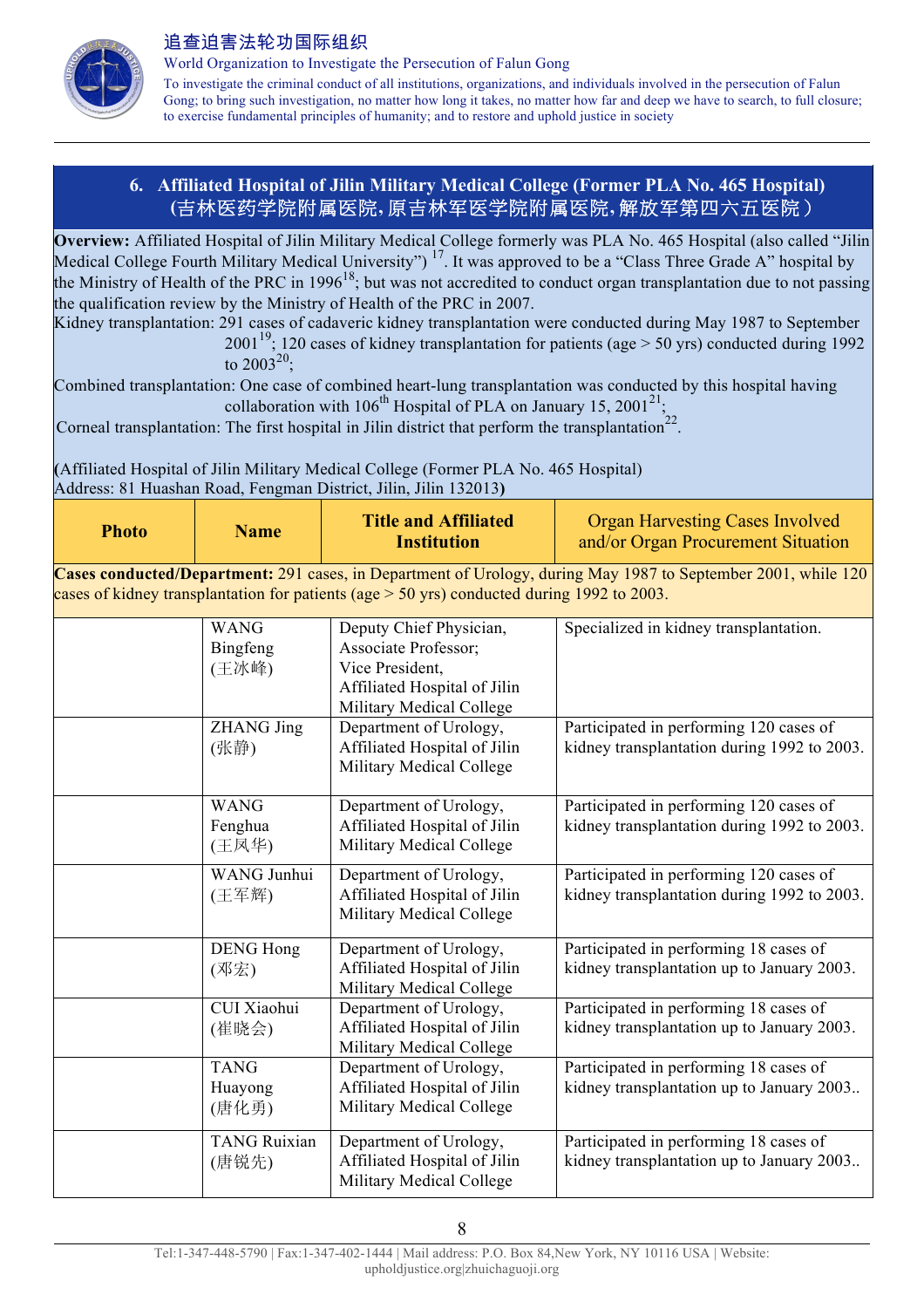

World Organization to Investigate the Persecution of Falun Gong

To investigate the criminal conduct of all institutions, organizations, and individuals involved in the persecution of Falun Gong; to bring such investigation, no matter how long it takes, no matter how far and deep we have to search, to full closure; to exercise fundamental principles of humanity; and to restore and uphold justice in society

| YAN<br>Hongliang<br>(闫宏亮)       | Department of Urology,<br>Affiliated Hospital of Jilin<br>Military Medical College                                                    | Participated in performing 291 cases of<br>kidney transplantation during May 1987 to<br>September 2001.                                                                                                                                            |
|---------------------------------|---------------------------------------------------------------------------------------------------------------------------------------|----------------------------------------------------------------------------------------------------------------------------------------------------------------------------------------------------------------------------------------------------|
| <b>WANG Liguo</b><br>(王立国)      | Deputy Chief Physician,<br>Associate Professor,<br>Department of Urology,<br>Affiliated Hospital of Jilin<br>Military Medical College | Participated in performing 291 cases of<br>kidney transplantation during May 1987 to<br>September 2001;<br>Participated in performing extraction of<br>kidneys for 96 cases of transplantation<br>from "donors" during August 1984 to May<br>2004. |
| <b>WANG Qiang</b><br>(王强)       | Department of Urology,<br>Affiliated Hospital of Jilin<br>Military Medical College                                                    | Participated in performing 291 cases of<br>kidney transplantation during May 1987 to<br>September 2001.                                                                                                                                            |
| GAO Zhanjun<br>(高占军)            | Department of Urology,<br>Affiliated Hospital of Jilin<br>Military Medical College                                                    | Participated in performing 105 cases of<br>kidney transplantation up to 2002.                                                                                                                                                                      |
| LIU Jianping<br>(刘建平)           | Department of Urology,<br>Affiliated Hospital of Jilin<br>Military Medical College                                                    | Participated in performing 291 cases of<br>kidney transplantation during May 1987 to<br>September 2001.                                                                                                                                            |
|                                 |                                                                                                                                       | Cases conducted/Department: One case of combined heart-lung transplantation, conducted on January 15, 2001.                                                                                                                                        |
| LI Xue<br>(李学)                  | Department of<br>Anesthesiology,<br>Affiliated Hospital of Jilin<br>Military Medical College                                          | Participated in performing one case of<br>combined heart-lung transplantation on<br>January 15, 2001, as well as in performing<br>combined heart-lung extractions from a<br>"donor".                                                               |
| <b>ZHOU</b><br>Songhua<br>(周松花) | Department of<br>Anesthesiology,<br>Affiliated Hospital of Jilin<br>Military Medical College                                          | Participated in performing one case of<br>combined heart-lung transplantation on<br>January 15, 2001, as well as in performing<br>combined heart-lung extractions from a<br>"donor".                                                               |
| LI Xingbo<br>(李兴波)              | Department of<br>Anesthesiology,<br>Affiliated Hospital of Jilin<br>Military Medical College                                          | Participated in performing one case of<br>combined heart-lung transplantation on<br>January 15, 2001, as well as in performing<br>combined heart-lung extractions from a<br>"donor".                                                               |
| XU Jing<br>(徐晶)                 | Department of<br>Anesthesiology,<br>Affiliated Hospital of Jilin<br>Military Medical College                                          | Participated in performing one case of<br>combined heart-lung transplantation on<br>January 15, 2001, as well as in performing<br>combined heart-lung extractions from a<br>"donor".                                                               |
| NING Guoli<br>(宁国礼)             | In-patinet Center,<br>Affiliated Hospital of Jilin<br>Military Medical College                                                        | Participated in performing one case of<br>combined heart-lung transplantation on<br>January 15, 2001, as well as in performing<br>combined heart-lung extractions from a<br>"donor".                                                               |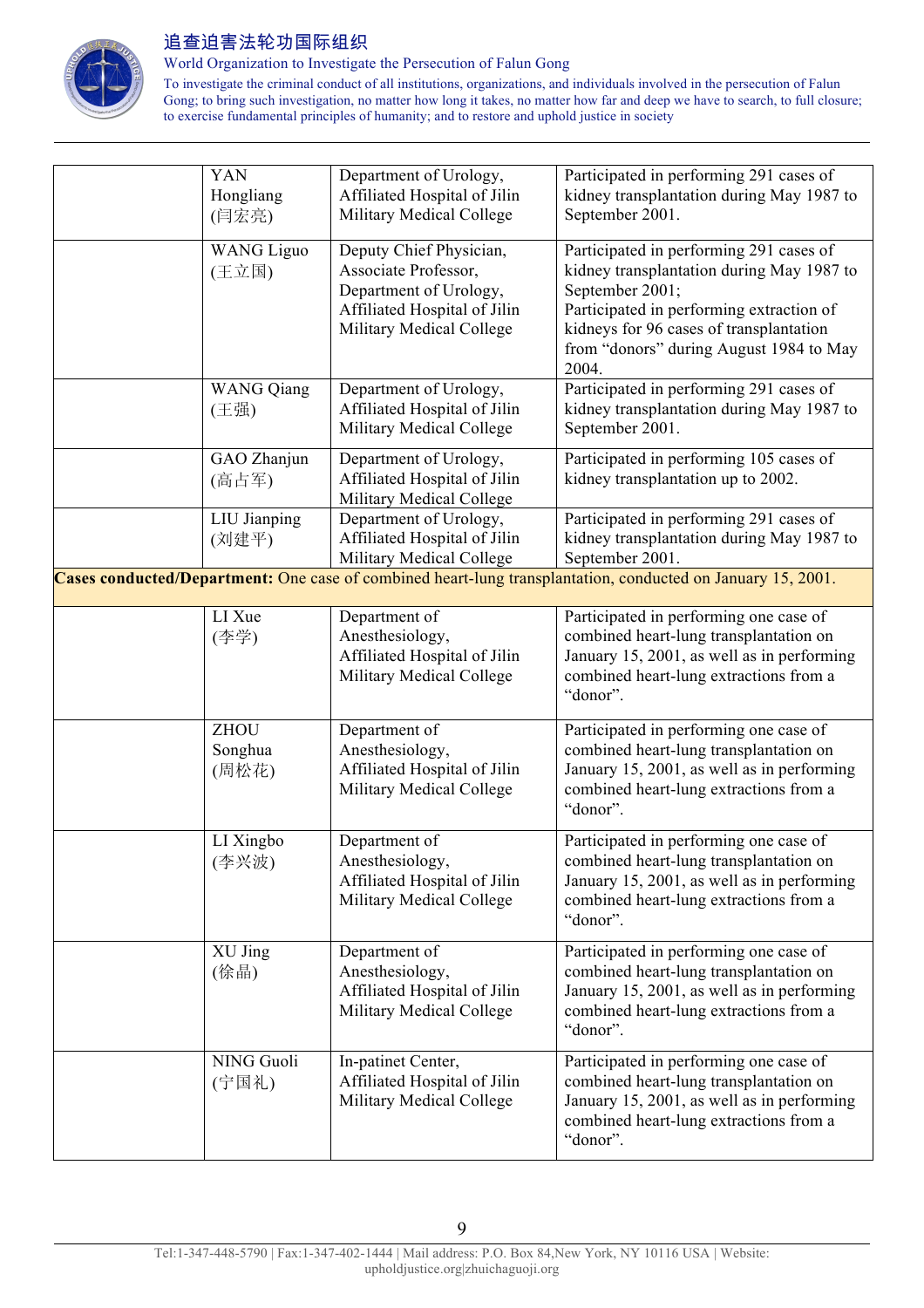

World Organization to Investigate the Persecution of Falun Gong

To investigate the criminal conduct of all institutions, organizations, and individuals involved in the persecution of Falun Gong; to bring such investigation, no matter how long it takes, no matter how far and deep we have to search, to full closure; to exercise fundamental principles of humanity; and to restore and uphold justice in society

|                         | WANG Hui<br>(王辉)    | In-patinet Center,<br>Affiliated Hospital of Jilin<br>Military Medical College                       | Participated in performing one case of<br>combined heart-lung transplantation on<br>January 15, 2001, as well as in performing<br>combined heart-lung extractions from a<br>"donor". |
|-------------------------|---------------------|------------------------------------------------------------------------------------------------------|--------------------------------------------------------------------------------------------------------------------------------------------------------------------------------------|
|                         | NIU Xinhua<br>(牛新华) | Department of Cardiothoracic<br>Surgery,<br>Affiliated Hospital of Jilin<br>Military Medical College | Participated in performing one case of<br>combined heart-lung transplantation on<br>January 15, 2001, as well as in performing<br>combined heart-lung extractions from a<br>"donor". |
| <b>Back to Contents</b> |                     |                                                                                                      |                                                                                                                                                                                      |

 1 Website, baike, about Hospital 463 of PLA 《互动百科》解放军 463 医院

<sup>2</sup> National Health and Family Planning Commission of the PRC website, about The List of Hospitals Accredited to Perform Human Organ Transplant (released on August 1, 2013)

 《中华人民共和国国家卫生和计划生育委员会网站》2013 年 8 月 1 日"已批准开展人体器官移植项目的医院 名单 "

<sup>3</sup> GUO Hong-xin. Clinical study of 326 cases of kidney transplantation. Medical Journal of Liaoning 2006; 20(5): 293-294.

作者:郭宏欣 (解放军第 463 医院,110042); 《辽宁医学杂志》 2006 年 20 卷 05 期 293-294 页 "肾移植 326 例临床分析"

- <sup>4</sup> Website, z.xywy, about Introduction of a physician WANG Honglin in the Department of General Surgery, Hospital 463 of PLA 《寻医问药网》王洪林基本信息
- <sup>5</sup> LI Jia-sheng, ZHAO Dong-xu. Methods of fast combined liver-kidney extractionsfrom donors. Journal of Liaoning Medical University 2007; 28(3): 81.

《辽宁医学院学报》2007年第 3期 81-81 页共 1 页 "供体肝肾联合快速切取及分离的方法"作者: 李加生 、赵东旭

- <sup>6</sup> Shenyang Eyes Hospital Ophthalmology Clinc website, about Introduction of the establishment of Eye Bank of Liaoning Provincial Red Cross (released on December 4, 2005) 《解放军第 463 医院激光近视治疗中心》辽宁省红十字会眼库在解放军第 463 医院眼科建立 时间 12-04-05
- <sup>7</sup> Website, sjzsbyy.net, about Introduction of PLA No. 201 Hospital 《肾病医院网》就医助手 中国人民解放军 201 医院 医院概述
- <sup>8</sup> GUO Jiang-ning, TANG Hong-yun, NING Bo, ZHANG Wu-jie. Monitoring of cyclosporine A blood concentration in renal transplant recipients. GUIDE OF CHINA MEDICINE 2010; 8(28): 54-55. 《中国医药指南》2010年8卷 28 期 54-55 页(英文期刊名: GUIDE OF CHINA MEDICINE) "肾移植术后 患者环孢素 A 血药浓度监测结果分析"作者: 郭江宁、汤鸿云、宁博、张武杰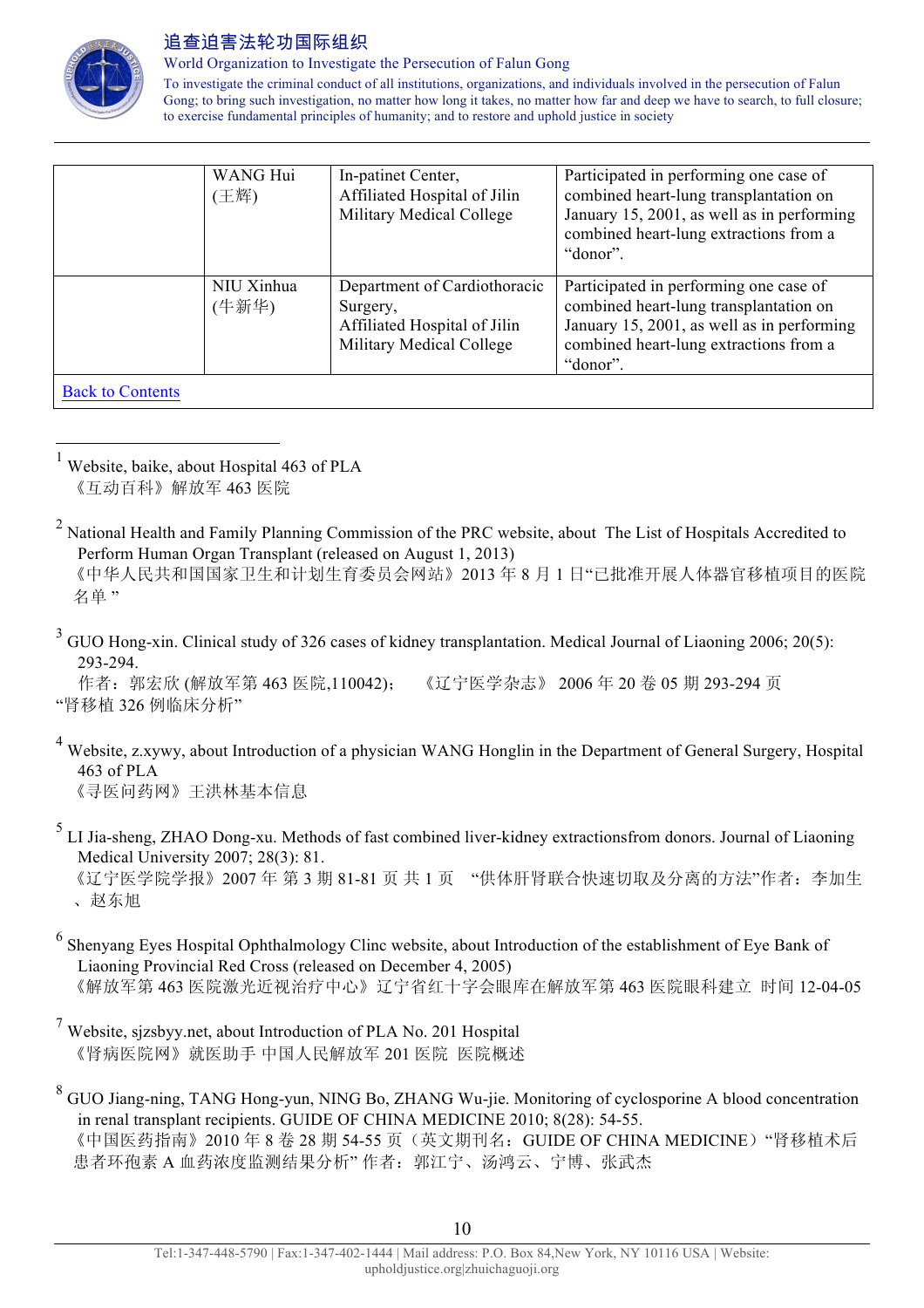

World Organization to Investigate the Persecution of Falun Gong To investigate the criminal conduct of all institutions, organizations, and individuals involved in the persecution of Falun Gong; to bring such investigation, no matter how long it takes, no matter how far and deep we have to search, to full closure; to exercise fundamental principles of humanity; and to restore and uphold justice in society

- 9 Website, clearwisdom.net, Investigating clues: Liaoyang City Hospital Suspected of Involvement in Live Organ Harvesting (December 6, 2007) 《明慧网》调查线索:辽阳市涉嫌活体非法器官移植
- $10$  PLA No. 202 Hospital website, Overview (of hospital) 《解放军第 202 医院》医院概况
- <sup>11</sup> Website, baike.baidu, about PLA No. 202 Hospital 《百度百科》解放军第 202 医院
- <sup>12</sup> PLA No. 202 Hospital website, Overview of the Department of Pediatric Urology 《解放军第 202 医院》泌尿小儿外科
- <sup>13</sup> Website, baike.baidu, about PLA No. 205 Hospital 《百度百科》锦州 205 医院
- <sup>14</sup> CHEN Rong-shan, GAO Chun-fang, JIN Xiang-yang, WANG Jia, ZHANG Yang, MIAO Huan-yu, ZONG Bin, JI Xiao-ping. Retrospective studies on managing complications following homogeneity variant renal transplantations. PRACTICAL JOURNAL OF MEDICINE & PHARMACY 2009; 26(3): 6-7. 作者: 陈荣山、高春芳、金向阳、王佳、张洋、苗环宇、纵斌、纪小平 《实用医药杂志》2009 年 26 卷 03 期 6-7 页(英文期刊名: PRACTICAL JOURNAL OF MEDICINE & PHARMACY) "肾移植后并发症 13 例防治的回顾性分析"
- <sup>15</sup> Website, baike.baidu, about Harbin 242 Hospital 《百度百科》哈尔滨二四二医院
- <sup>16</sup> SU Wei-ling PANG Zhuo. Analysis of nursing care for middle-aged and senior recipients before and after kidneytransplantation. HAERBIN MEDICAL JOURNAL 2008; 28(1): 61-62. 作者:苏伟玲、庞卓(哈尔滨二四二医院,黑龙江, 哈尔滨,150066); 《哈尔滨医药》2008 年 28 卷 01 期 61- 62 页(英文期刊名: HAERBIN MEDICAL JOURNAL) "中老年肾移植患者术前与术后的护理探讨"
- <sup>17</sup> Website, baike, about Jilin Military Medical College 《互动百科》吉林医药学院
- <sup>18</sup> Website, chn.chinamil.com.cn, about PLA No. 465 Hospital (Affiliated Hospital of Jilin Military Medical College) 《中国军网》465 医院
- <sup>19</sup> LIU Jian-ping, QU Xian, WANG Qiang, WANG Li-guo, YAN Hong-liang. 291 cases report of cadaveric donor kidney transplantation. JOURNAL OF THE FOURTH MILITARY MEDICAL UNIVERSITY 2002 年 23 卷 09 期 849-849.

作者: 刘建平、曲娴、王强、王立国、闫宏亮 《第四军医大学学报》 2002年23卷 09期 849-849页( 英文期刊名: JOURNAL OF THE FOURTH MILITARY MEDICAL UNIVERSITY) "尸体肾移植术 291 例"

<sup>20</sup> WANG Feng-hua, WANG Jun-hui, ZHANG Jiang. Nursing care for 120 cases of aged recipients of kidney transplantation. JOURNAL OF THE FOURTH MILITARY MEDICAL UNIVERSITY 2004; 25(3): 264. 作者: 王凤华、王军辉、张静(第四军医大学吉林军医学院附属医院泌尿外科,吉林,吉林,132011) 《第四